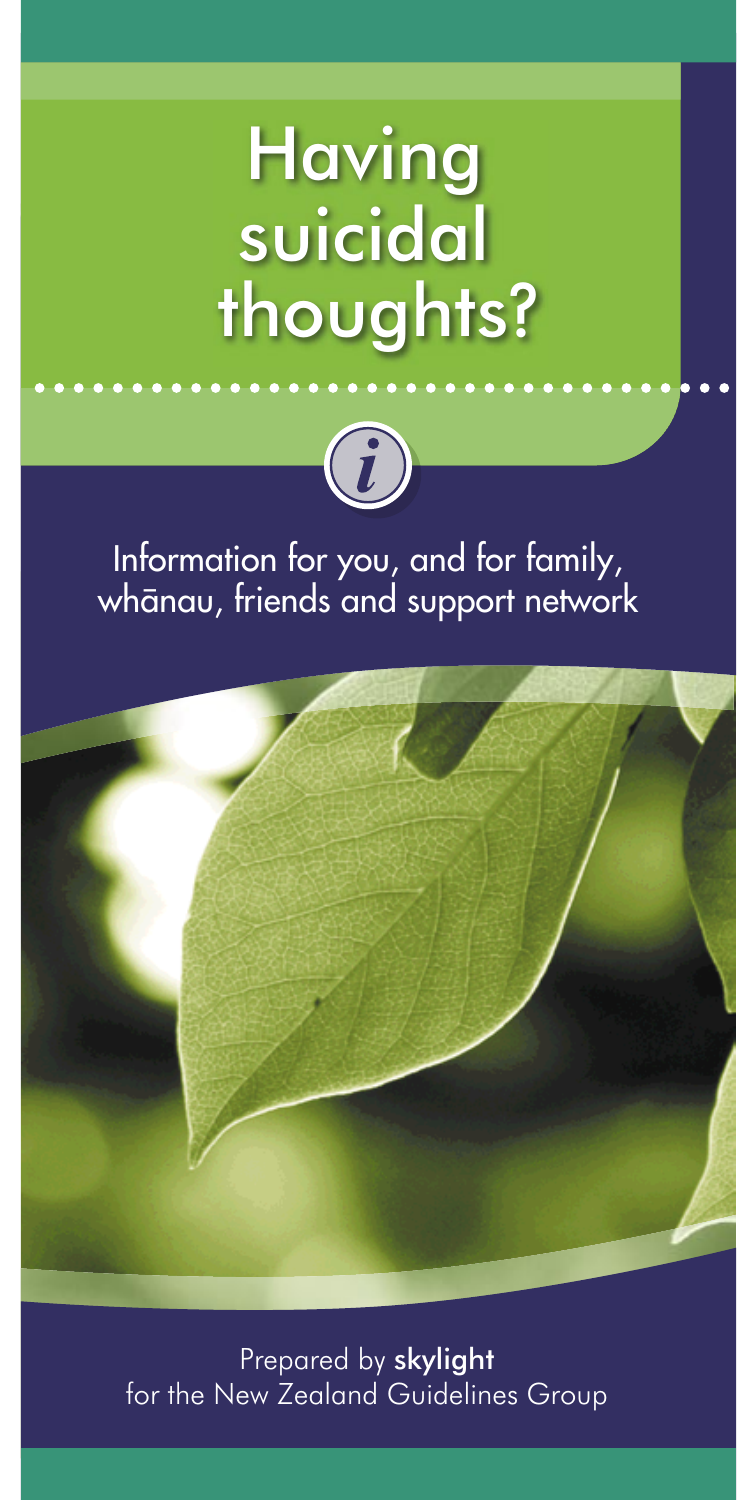### **CONTENTS**

| <b>Having Suicidal Thoughts?</b>                                    | 1              |  |
|---------------------------------------------------------------------|----------------|--|
| <b>Asking for Help</b>                                              | 1              |  |
| Who to Ask for Help                                                 | $\overline{2}$ |  |
| When You Ask for Help                                               | 3              |  |
| <b>Looking After Yourself</b>                                       | 5              |  |
| <b>Emergency Departments &amp;</b><br><b>Mental Health Services</b> | 6              |  |
| If You Are Supporting Someone                                       | 8              |  |
| <b>Further Support</b>                                              | 11             |  |
| <b>Common Misunderstandings</b>                                     | 12             |  |

The information in this brochure is drawn from the evidence-based guideline, *The Assessment and Management of People at Risk of Suicide*, 2003, published by the New Zealand Guidelines Group.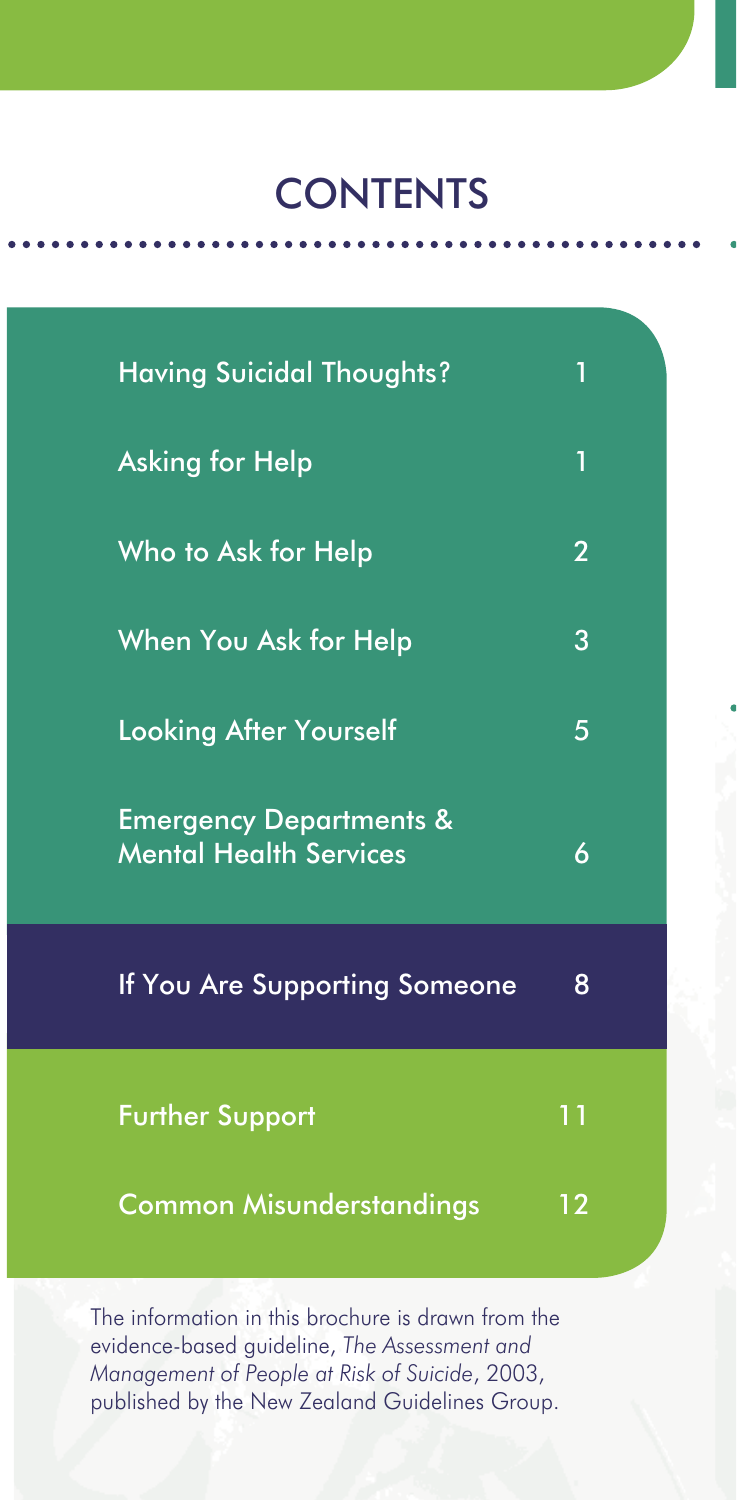### HAVING SUICIDAL THOUGHTS?

#### It is not uncommon to feel this way.

Lots of people have suicidal thoughts and have worked through them.

It can feel much worse if you are alone. You don't need to be.

There are people who are willing, able and available to help you.

### ASKING FOR HELP

#### Thoughts and feelings of ending your life can be overwhelming and very frightening.

It can be very difficult to know what to do and how to cope, but help is available.

Although it can be hard, it's very important to ask someone you trust to help you or to contact a health practitioner or support organisation (see page 2).

If your request for help isn't heard, ask again. You may need to find someone to assist you to get help.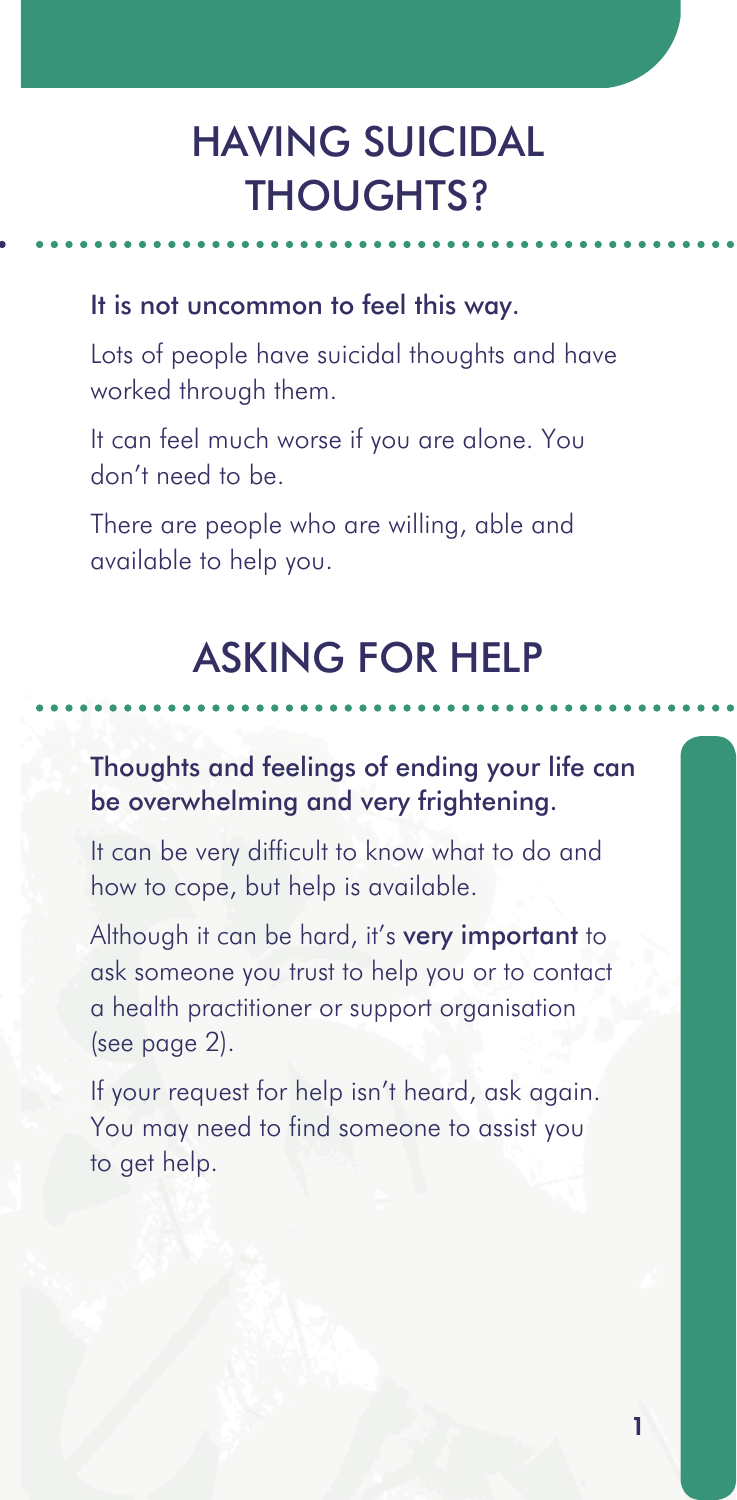### WHO TO ASK FOR HELP

#### You can ask for help from:

- members of your family, whänau, friends and support network
- your doctor, local medical centre staff or Primary Health Organisation (PHO)
- your local mental health team, crisis response team or Mäori Mental Health team. For their numbers:
	- ask your doctor or local medical team, or
	- see listings under 'Hospitals & Other Health Service Providers' in the green pages of your local phone book.
- a counsellor, psychologist or psychiatrist
- a hospital emergency department or afterhours medical centre
- support phone lines, such as Lifeline 0800 111 777, Youthline 0800 376 633 or Samaritans, see your local whitepages for listings
- church or spiritual leaders
- other support organisations. See the Personal Help Services section in the front pages of your phone book or ask your local Citizen's Advice Bureau.

In an emergency situation you can call the police or ambulance on 111. They will help keep you safe until you can be seen by a mental health or medical practitioner.

### Dial 111 in emergency situations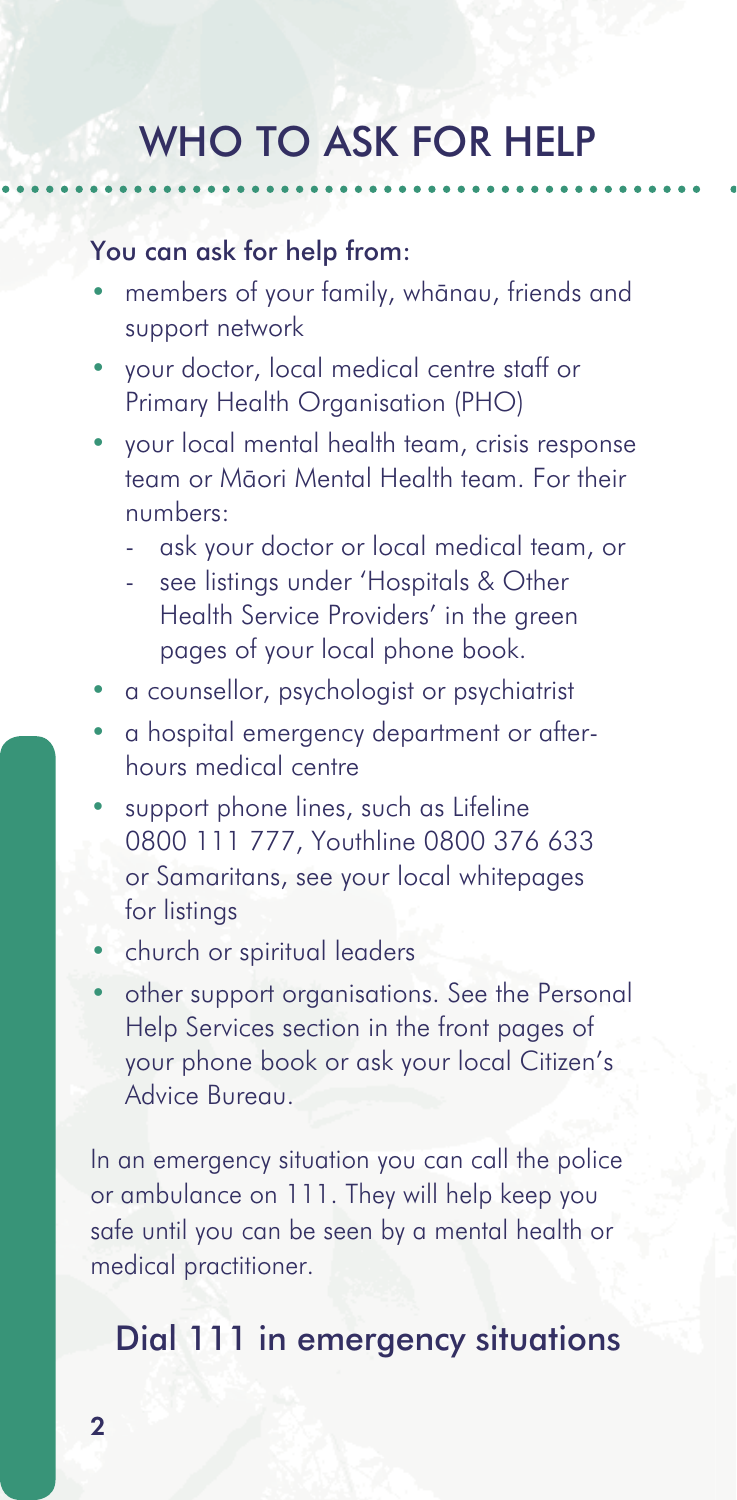### WHEN YOU ASK FOR HELP

Tell someone you trust that you are having suicidal thoughts. This can be very hard to do, but it's very important.

If you have a suicide plan, tell the person you trust what you are planning to do.

It can be arranged for a medical or mental health professional to spend some time with you. They will listen to you in private, and ask some questions about you and your situation. This is so they can help you.

It can be a confusing and scary time. Ask any questions you'd like to about what's happening, or ask a support person to ask for you.

You might want to have some of your family, whänau, friends and support network with you. You might not. Say what you want. It's your choice.

If you are very distressed or agitated, it might be suggested that you take some medication, which will help you feel calmer.

To get more information to help you, some staff may ask your family, whänau, friends and support network questions about you and your situation. Staff will attempt to get your permission, but if there is serious concern that you are in danger, they may ask without your consent.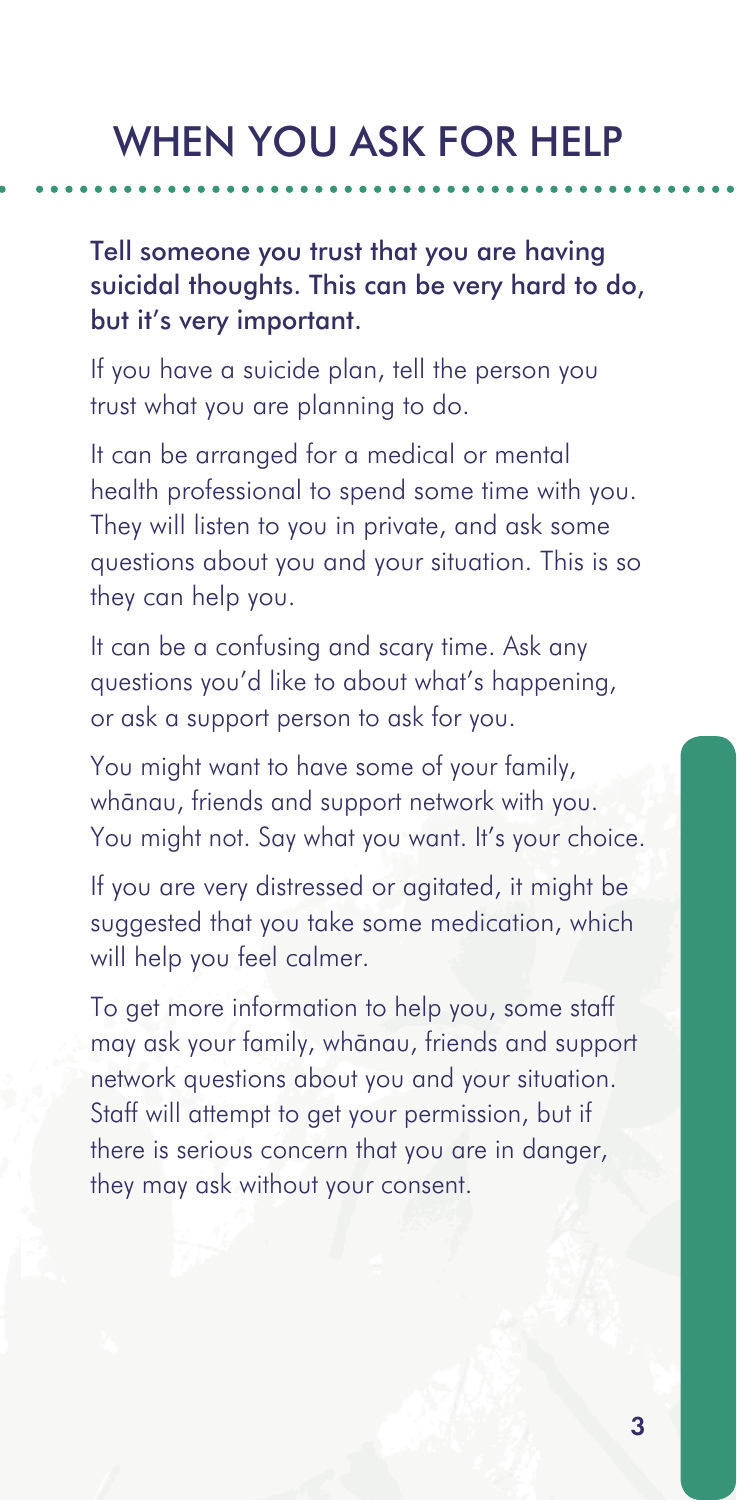#### When you ask for help, you have the right to:

- be respected and taken seriously
- have your distress acknowledged
- speak privately to people about yourself and your situation
- be listened to
- be encouraged to recover
- have your family, whänau, friends or support network with you to help you make decisions about your care, if you choose to
- have your cultural needs acknowledged and supported, if that's what you want.

*I didn't want to tell anyone because of what they'd think of me and I didn't want to worry them with my stuff. Afterwards they said they wished I'd told them sooner what was going on for me. They really wanted to support me. I now realise it would have helped if I'd trusted someone and asked for some help.*

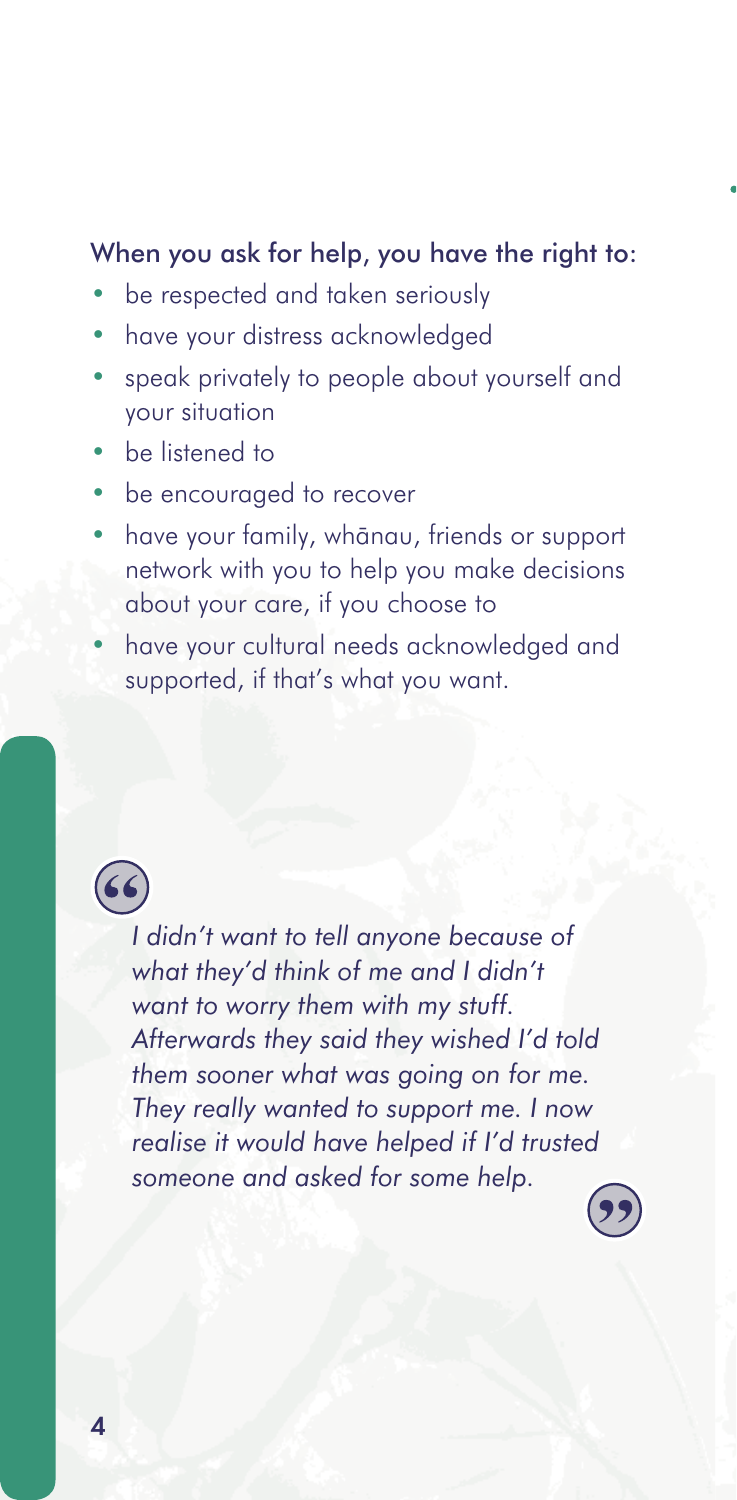## LOOKING AFTER YOURSELF

#### It's a good idea to do some things to look after yourself.

- Get a good amount of sleep, rest and exercise, and eat regularly
- Remove anything that could be used to harm yourself, or ask others to do this with you
- Talk to someone you trust about what's on your mind, whenever you need to
- Keep a list of phone numbers of people you could call to talk to at any time
- Spend time with people you like
- Take time off work if you need to. Your doctor can help arrange this
- It's a good idea to avoid driving when you're feeling distressed
- It is best not to drink alcohol or take unprescribed or recreational drugs. They can change the way you think and feel, mostly in unhelpful ways
- If you're taking prescribed medications for an illness, don't stop taking them without talking to your doctor first
- Remember that the feelings will pass
- Be kind to yourself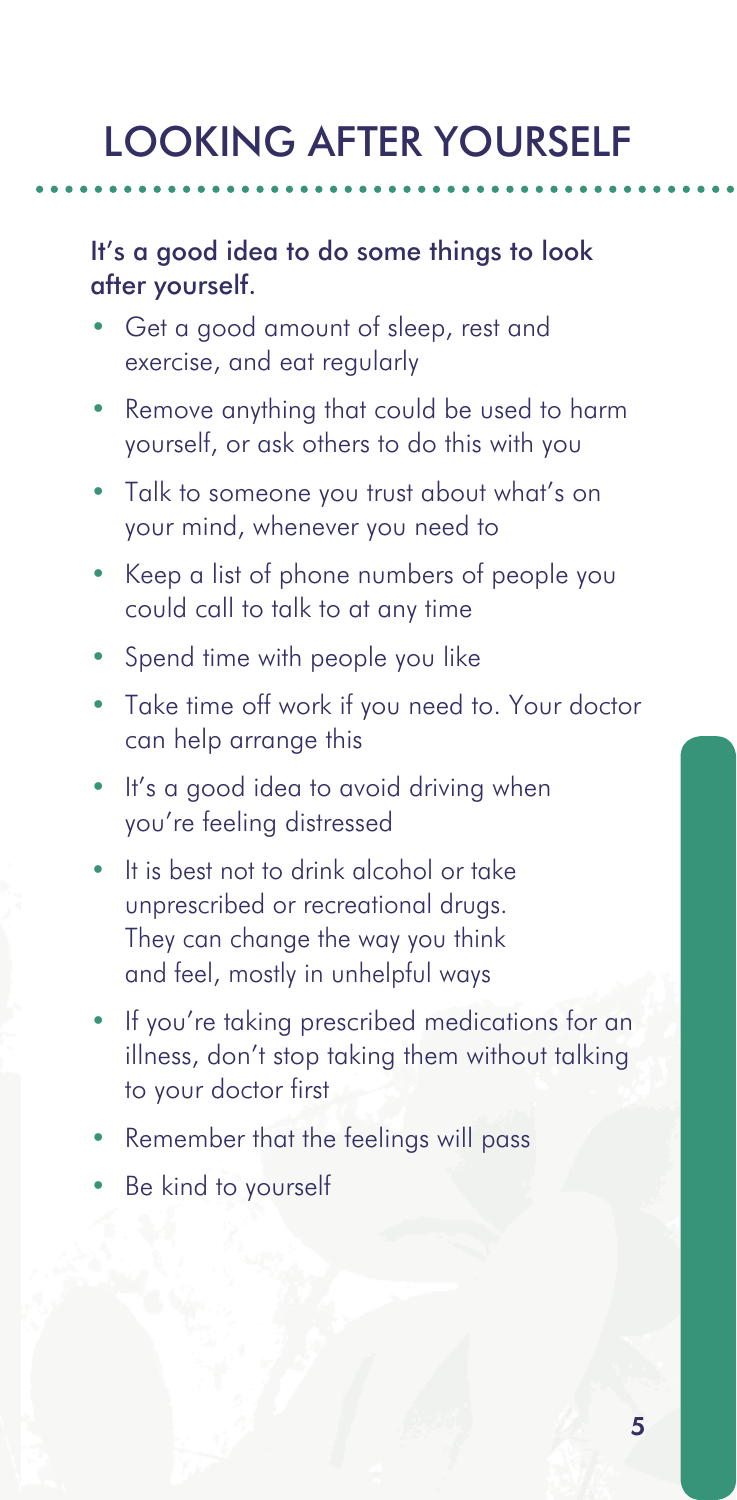### EMERGENCY DEPARTMENTS & MENTAL HEALTH SERVICES

Your safety and wellbeing is very important. Emergency Departments and Mental Health Services are often busy places, but the aim is that you will be seen by staff within an hour. If you need urgent help tell the receptionist.

If you have harmed yourself in any way tell someone immediately. You may need treatment and may have to stay in hospital.

When you talk with someone about your situation, you should be able to talk in a quiet and private space.

If you have been drinking a lot of alcohol or have taken drugs you will need to rest in a safe area until you are better able to talk with staff about your situation.

You might like to ask for some support that better meets your cultural needs. This can be arranged, where possible.

Occasionally, some people may need to stay somewhere safe because they are too unwell to go home. If this happens to you, medical staff will talk about this with you. If you want, your family, whänau, friends and support network can be involved in making this decision with you.

Ask about your follow-up appointment. It should be written down for you, along with the name, phone number and address of the person you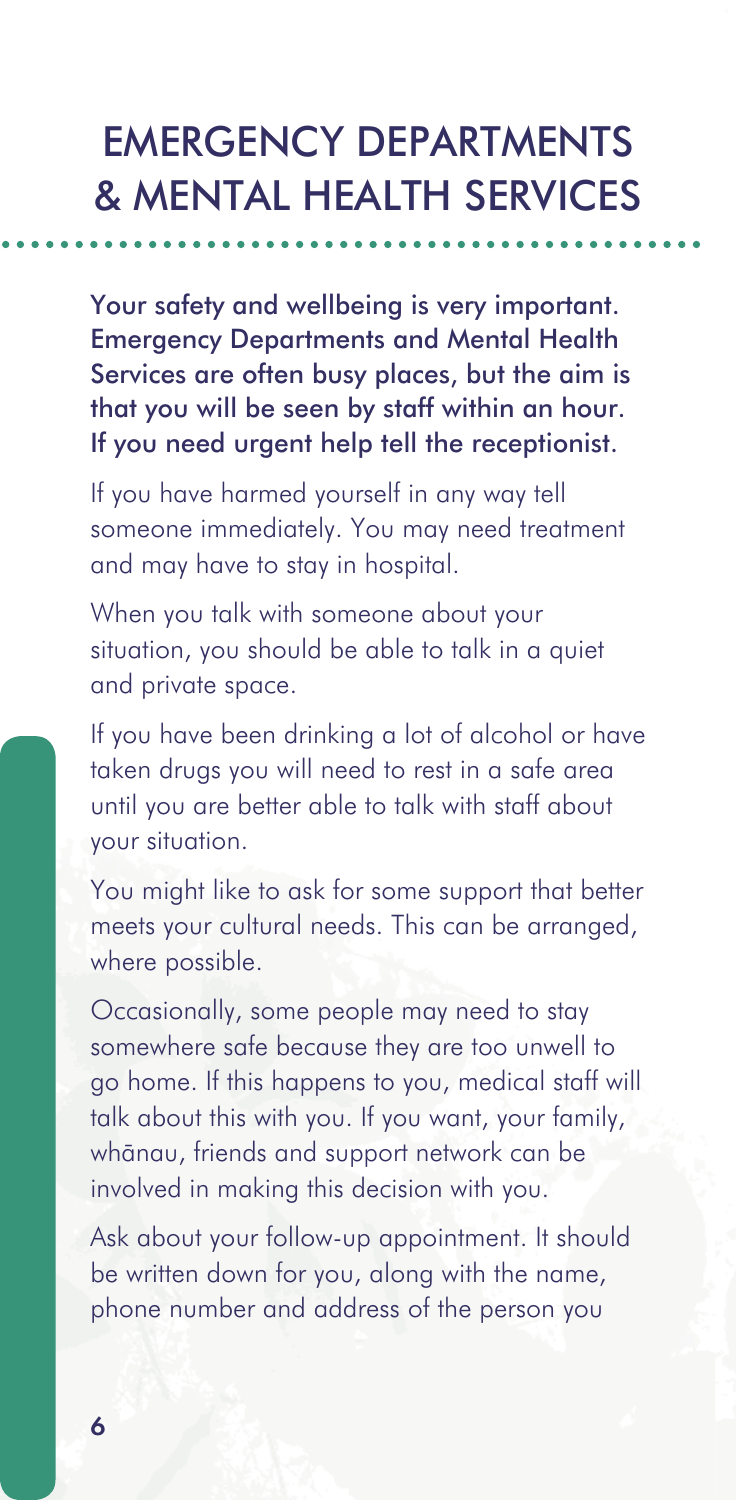will be seeing. This can be written on the Contacts Card below. Keep it somewhere safe so you can refer to it later.

If you are at risk of seriously harming yourself or other people, and you won't accept treatment, the Mental Health (Compulsory Assessment and Treatment) Act 1992 may apply to you. This always involves an assessment by specially trained health practitioners who, in most circumstances, must consult with your family and whänau. If you wish, your friends and support network can be involved.

If the Act applies to you, you will be kept safe in supervised care and treatment may be given to you without your consent. Your situation will be continuously reviewed, and the Act will apply only until you are more able to manage your situation.

For more information see the Ministry of Health's *Guide to the Mental Health (Compulsory Assessment and Treatment) Act 1992* at www.moh.govt.nz/mentalhealth, click on 'Other Mental Health Publications'. A pamphlet, *The Mental Health Act: Information for Families and Whänau*, is also available by calling SFNZ on 0800 500 363 or order at www.sfnat.org.nz.

*It was a really scary and confusing time. It helped when I asked questions, or when I asked someone to ask for me.*



7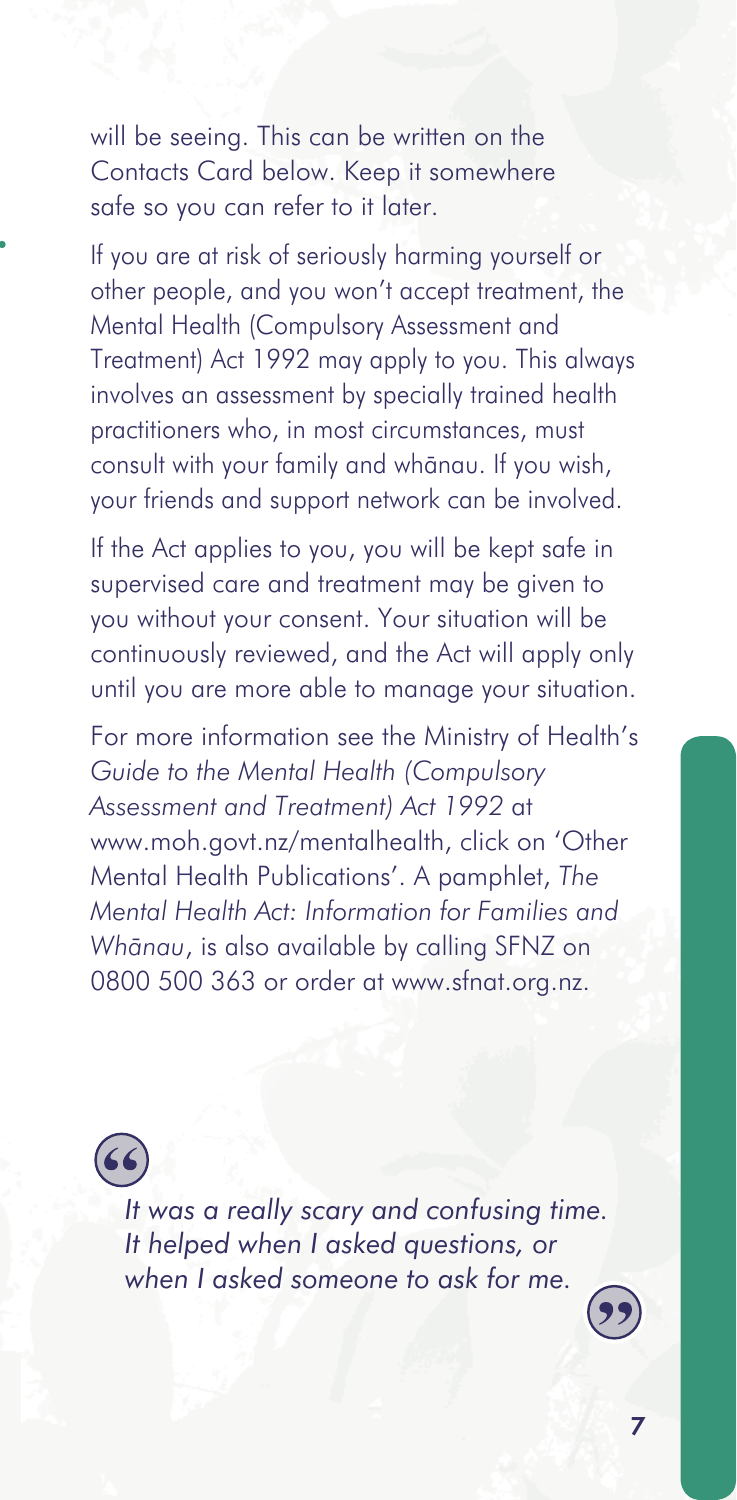### IF YOU ARE SUPPORTING **SOMEONE**

#### Information for family, whänau, friends and support networks.

You can only do what you are able to do. You cannot be completely responsible for another person's actions.

- If someone has thoughts and feelings about suicide, take them very seriously
- If you are very concerned, get help immediately, contact your doctor or local mental health service. If you need to, call emergency services on 111
- Try to make the environment safe from any means of harm
- If the person is feeling unsafe, or you think they are at high risk, don't leave them alone. You could ask someone else to be with them when you need to leave or need time out
- If they're feeling more settled they might appreciate some time alone. However, don't leave them alone for long periods of time
- Be willing to listen, without judament. Allow the person opportunities to talk honestly with you
- Understand that the person may not want to talk with you. Offer to help them find someone else to talk to. Sometimes people find it easier to talk freely with someone they don't know personally, such as a counsellor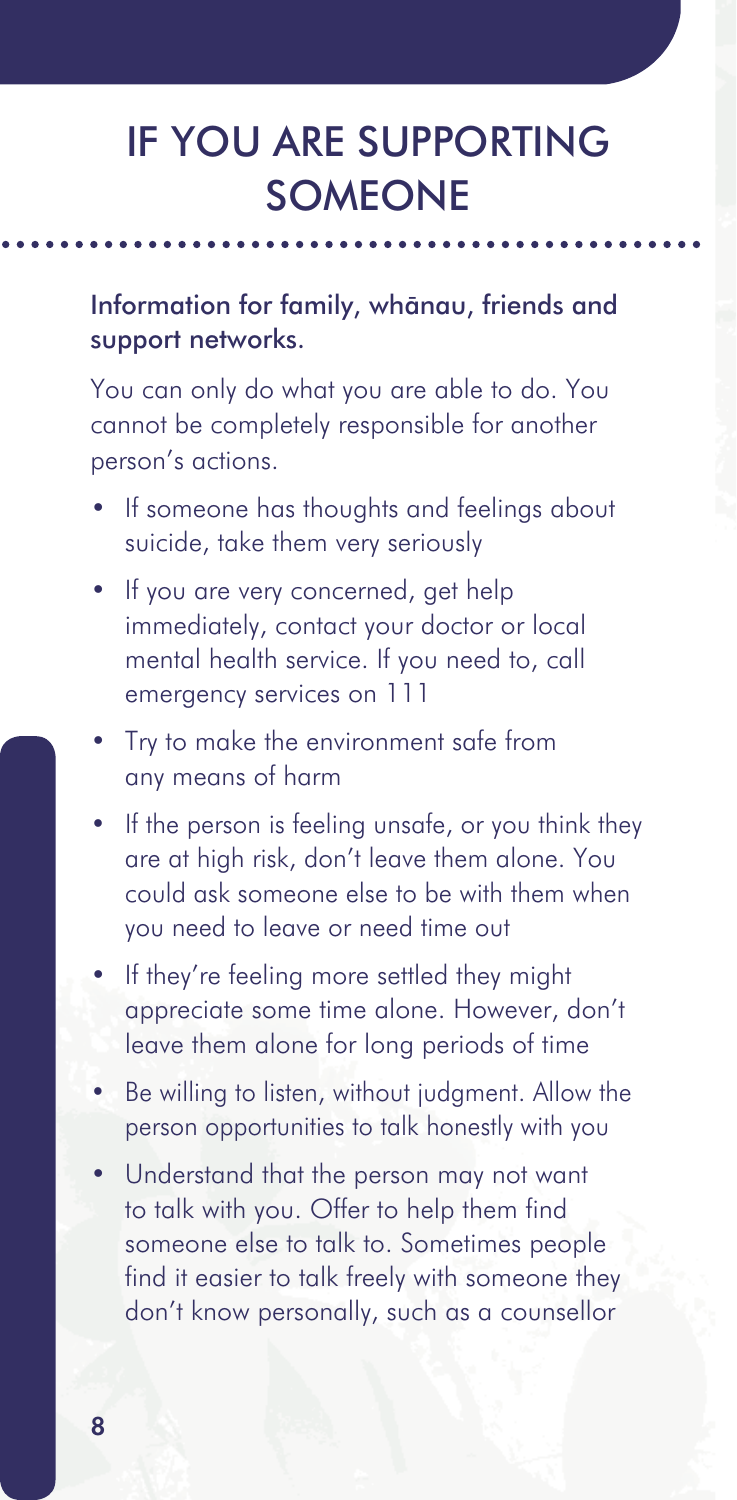

*I wanted to help him but wasn't sure how. I decided just to do whatever I could and to offer him the kind of support I think I'd need if I was in his situation.*

- The person might be feeling intense emotions, such as anger, guilt or distress. While it may be difficult or uncomfortable for you, allowing them to express these emotions, while respecting the safety of others, is often helpful
- There are many factors that can contribute to a person's suicidal thoughts. Being aware of key warning signs can help. Information about these can be found at www.spinz.org.nz, or call Lifeline 0800 111 777, Youthline 0800 376 633 or Samaritans (see your local white pages for listings), or ask your local doctor, medical centre or community mental health team
- Be aware that some situations might make the person more distressed and during these times they may need extra support and encouragement. For example: coming home from hospital or support people not being available for a time or anniversaries
- Look after yourself as well as you can. It's not an easy time for you.
	- Find a support network for yourself
	- Take breaks
	- Keep in touch with others
	- You don't need to be doing this alone. Ask for help if you need it (see page 11)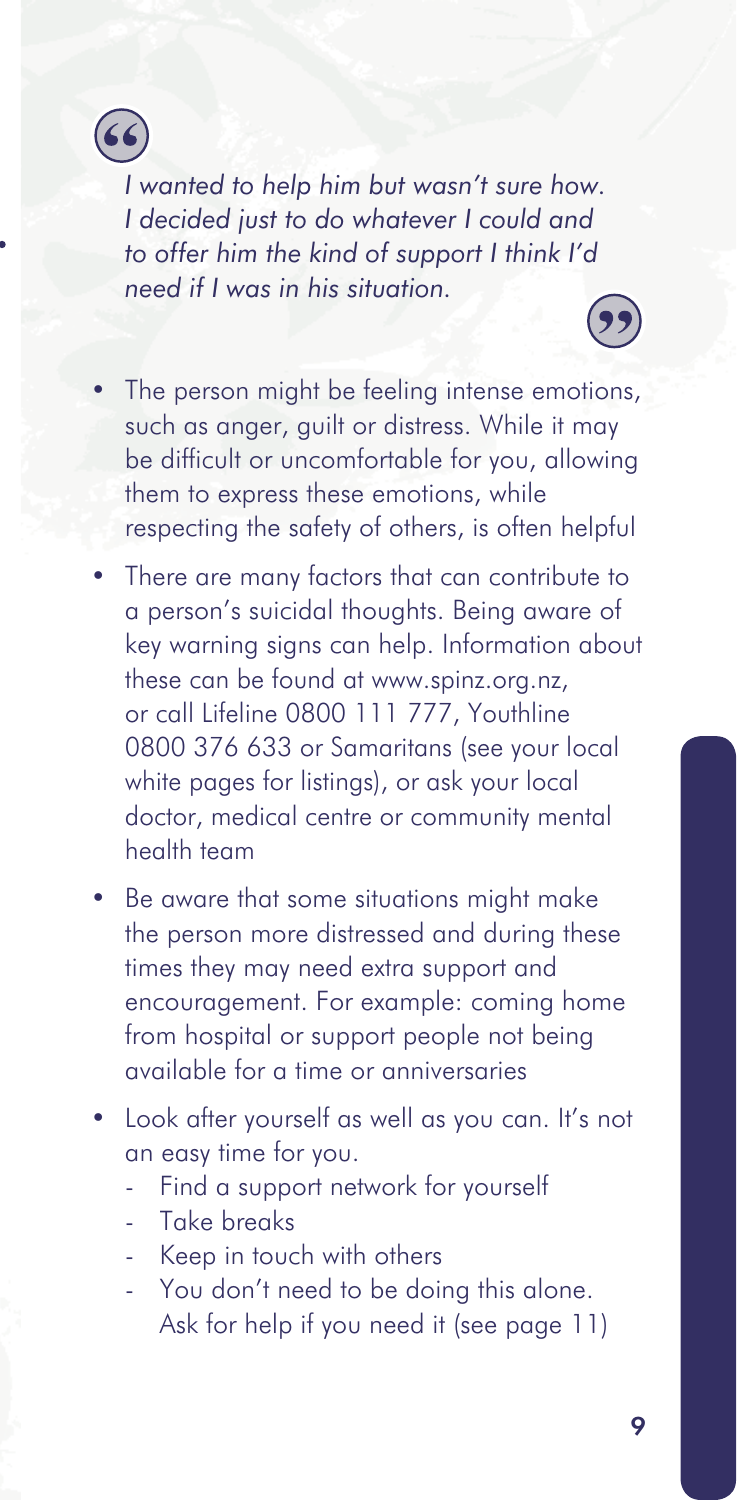### It's difficult to always know what to say or do to support the person. Here are some ideas.

#### Things to do...

- Believe them and respect them
- Let them know you realise this is very hard for them
- Let them talk honestly about how they think and feel
- Listen well
- Tell them you know their thoughts and feelings are real
- Help them get help
- Try to keep calm
- Show care and encouragement

#### Things to avoid...

- Judging or making them feel guilty for feeling as they do
- Laughing at or shaming the person
- Ignoring them
- Getting very angry at them
- Daring them to do it
- Telling them to snap out of it
- Minimising the problem
- Leaving them alone or without support (Support doesn't necessarily have to be provided by you.)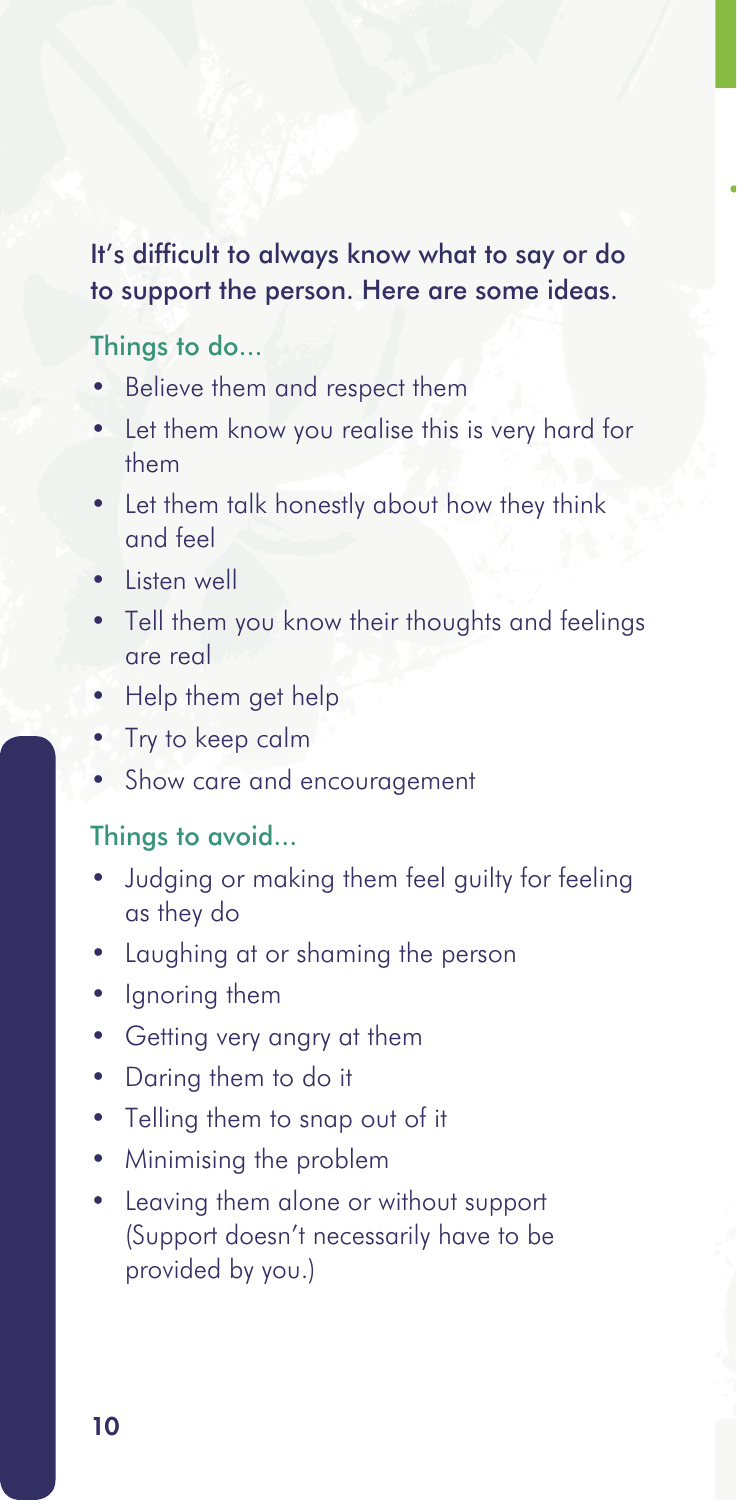### FURTHER SUPPORT

- Crisis phone services are available to talk with you and to listen, such as Lifeline 0800 111 777, Youthline 0800 376 633 or Samaritans, see your local whitepages for listings
- The 'Personal Help Services' section in the first few pages of your phone book has other helpful phone numbers for your area
- Your local Citizen's Advice Bureau can tell you about social services in your area – look under 'C' in your phone book
- skylight 0800 299 100 is an agency set up to support children, young people and their families through change, loss and grief
- Marae support services
- Culturally-based community support services
- Church or faith-related support networks
- Mental health support services or groups. Each local area has different kinds of services available. Ask your doctor or your medical centre

*My friend was feeling suicidal. Her daughter asked me to stay with her. So I stayed through the night. The next day, when I felt like a dog's dinner, my friend thanked me for saving her life. It was then that I realised I didn't have to actually do anything. It was enough to just be there, loving and affirming my friend.*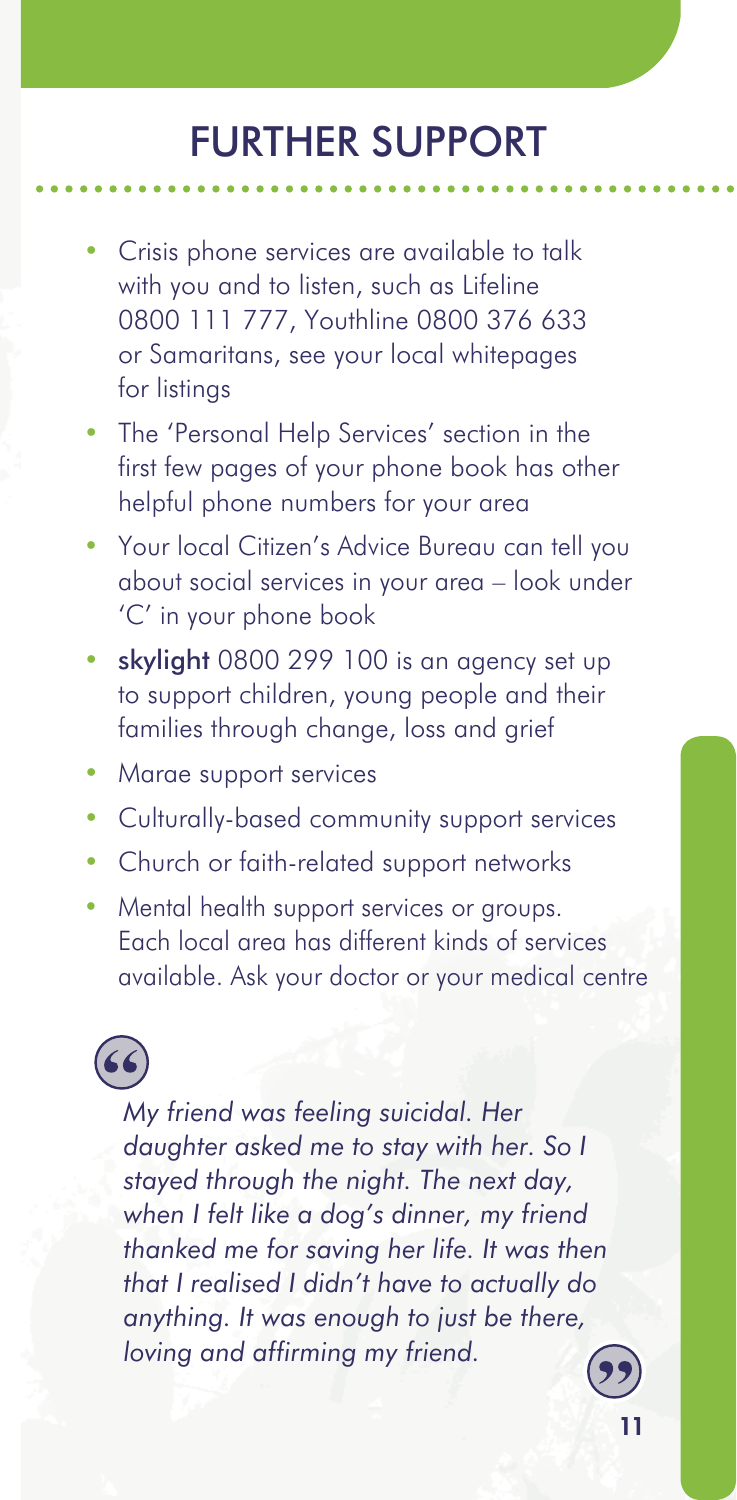### **COMMON** MISUNDERSTANDINGS

It can be very hard to understand why some people have suicidal thoughts, but we're all unique and will react differently.

Here are some common misunderstandings about suicide to keep in mind.

#### People who talk about suicide won't really do it.

FALSE. *Almost everyone who takes their own life has given some clue or warning. Never ignore suicide threats. Take people's suicidal thoughts and feelings very seriously and help them find effective help.*

#### Anyone who tries to end their life is 'crazy'.

FALSE. *Most suicidal people are likely to be extremely distressed, despairing, depressed, grief stricken or in emotional pain – and are not 'crazy'.*

### If a person is determined to take their own life it is because they want to die.

FALSE. *Even the most determined person has mixed feelings about death, moving back and forth between wanting to die and wanting to live. Above all, most people want their pain to stop. With help, a person can be supported back towards wanting to live.*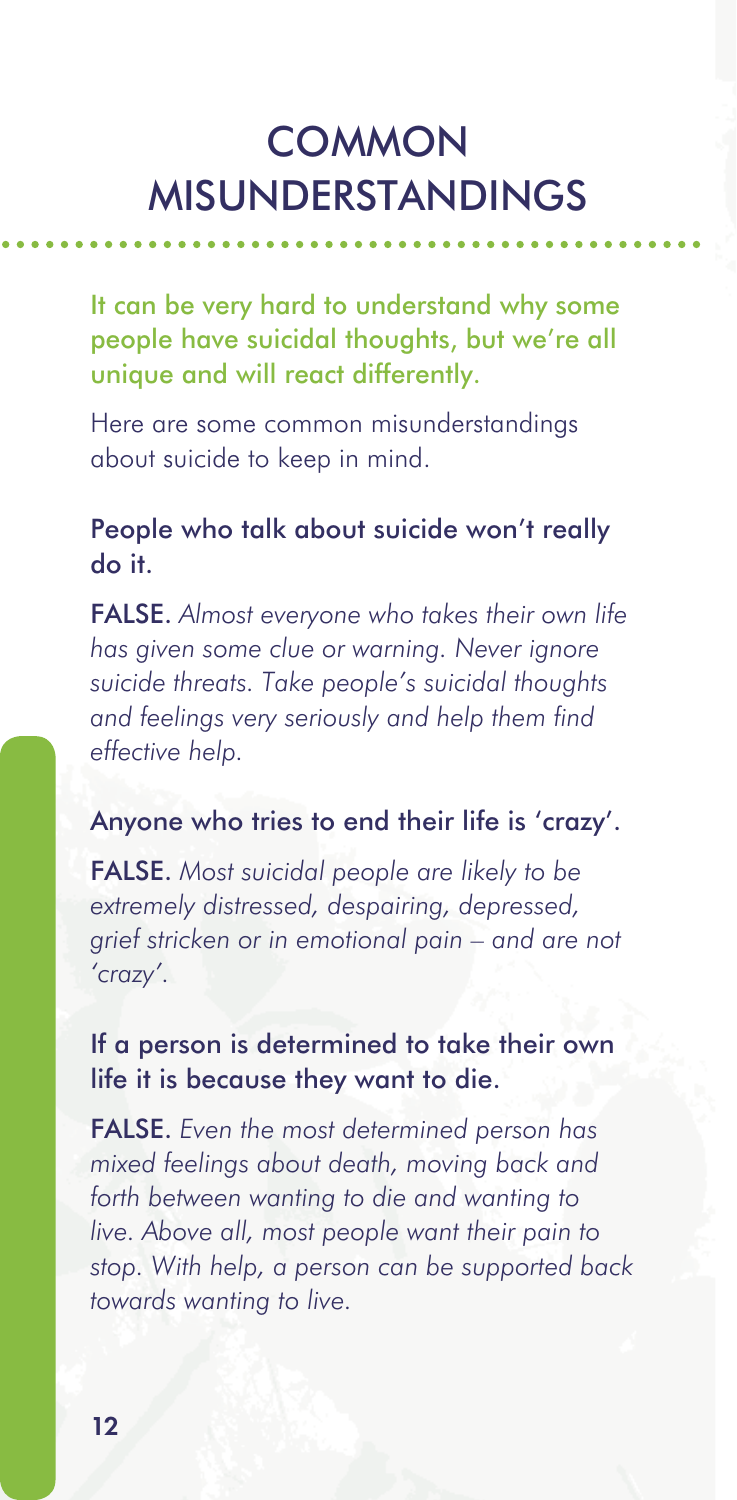### Talking about suicide might give someone the idea.

FALSE. *Studies prove that bringing up the issue of suicide with a suicidal person and talking openly about it is one of the most helpful things you can do. When someone talks about suicide it is a cry for help and not a wish to die. Help must be given. Talking together about what the person is feeling lets them know you care and that you want to support them.*

#### People who think about suicide are just being selfish.

FALSE. *At times it might feel like the person is being selfish, but mostly they are so overwhelmed by their emotional distress that their ability to manage things is not what it usually is. What they really need is help to come back into balance again.*



*When she listened to me and really heard me – that was what made the biggest difference. Finally someone knew how bad it was for me, completely believed me, cared and helped me fi nd some ways to get into a better space.*